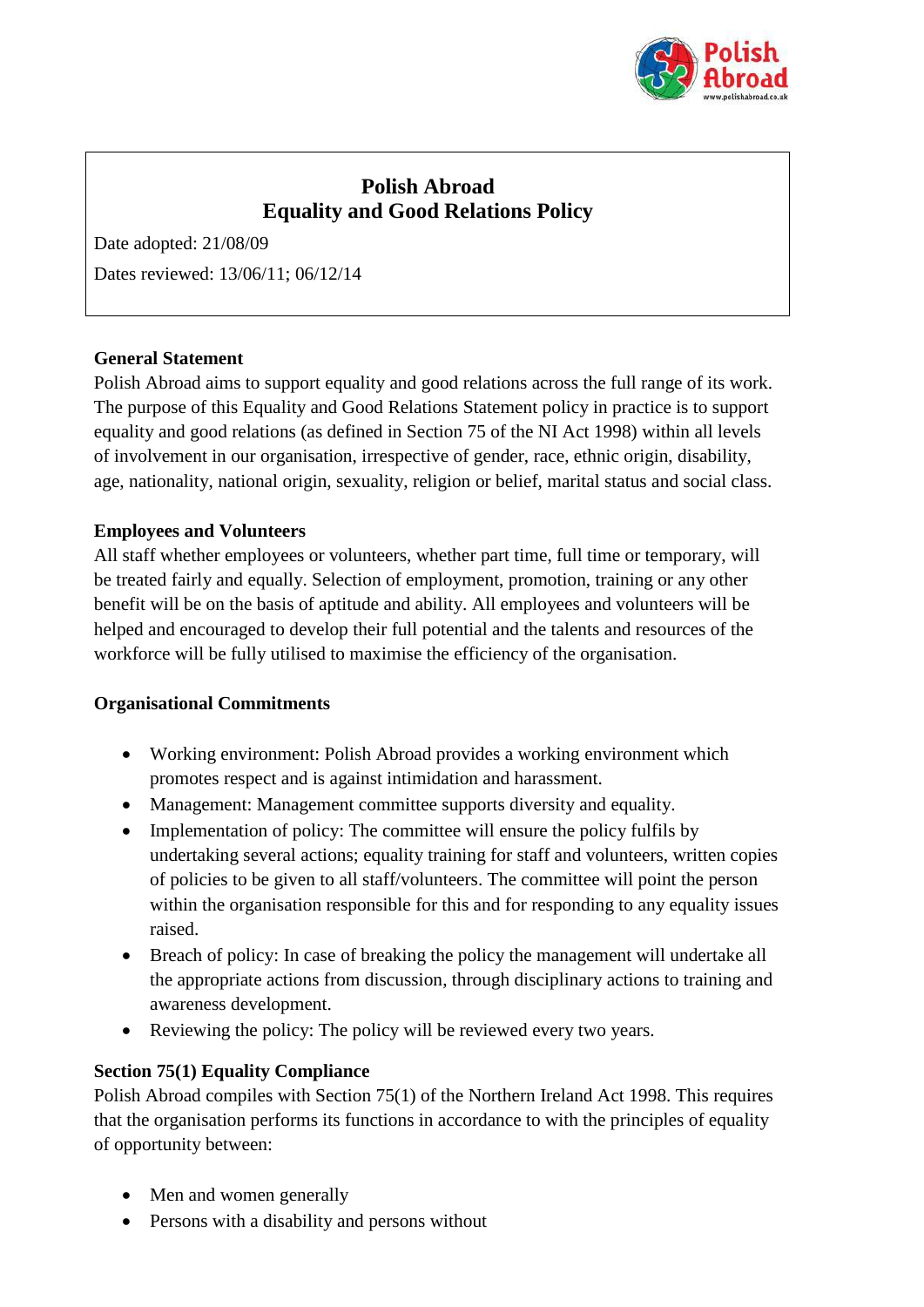- Persons with dependents and persons without
- Persons of different religious belief, political opinion, racial group, age, marital status or sexual orientation.

Our organisation is a community development/ethnic minority/community relations focused organisation which believes that valuing equality is about recognising, appreciating and respecting individual and community needs and treating people with dignity and respect.

The purpose of this Equality Statement policy in practice is to provide diversity and equality to all levels of involvement in Polish Abroad, irrespective of their gender, race, ethnic origin, disability, age, nationality, national origin, sexuality, religion or belief, marital status and social class. We oppose all forms of unlawful and unfair discrimination.

## **Section 75(2) Good Relations compliance**

Polish Abroad compiles with Section 75(2) of the Northern Ireland Act 1998. This has a specific focus on the promotion of the Good Relations between persons of different political opinion, race or religion.

## **Selection for employment, promotion, training or any other benefit will be on the basis of aptitude and ability**

All employees, whether part time, full time or temporary, will be treated fairly and equally. This right will extended to Polish Abroad volunteers as a matter of policy and practice.

## **Organisational Equality and Good Relations Objectives**

- Day to day work: all members of the organisation value diversity within particular projects and day to day work by ensuring as many people as possible have an access to services and can participate in the projects, we ensure the workplace is positive, safe, welcoming, and inclusive by involving people from different backgrounds to take part in our actions.
- Best Practice: our organisation will seek to share, work in partnership and engage in training etc. to build on equality and good relations to ensure best practice within its work. It will be done by working with different minority ethnic groups, community organisations and statutory bodies.
- Training: all employees and volunteers will be helped and encouraged to develop their full potential and the talents and resources of the workforce will be fully utilised to maximise the efficiency of the organisation.
- Mainstreaming: Polish Abroad will provide as far as it is possible equal opportunities into all employment and business decisions by developing systems and processes which are accessible and transparent.